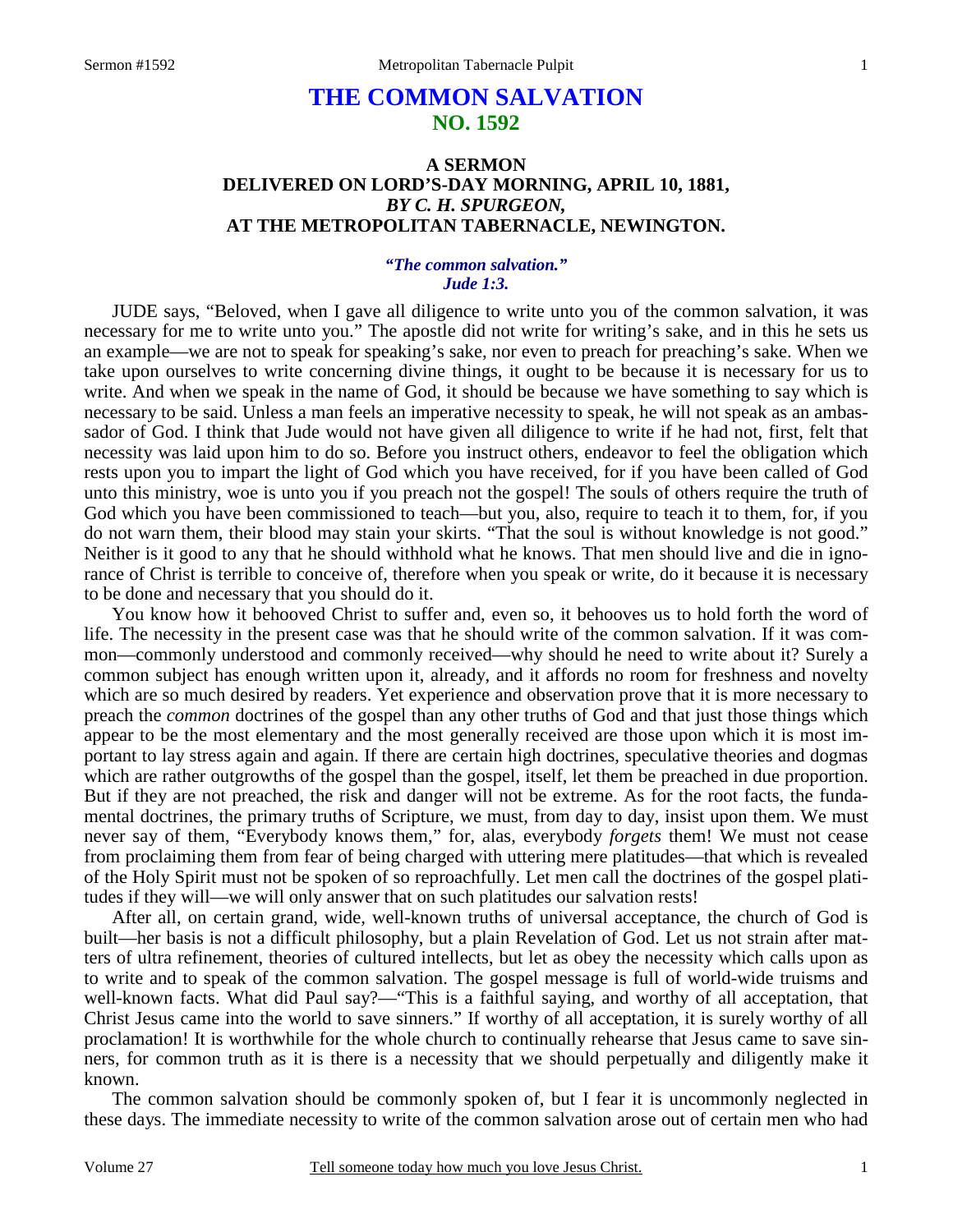crept into the church unawares. Some of these attacked the gospel on its practical side with Antinomian subtlety. They cried up the grace of God, but said little of the *holy living* which it produces. They made light of sin under pretense of magnifying the grace of God! They called careful watchfulness a legal spirit, and they derided humble self-examination and claimed, as children of God, they were in no sense bound by the precepts of the moral law. The apostle calls it, "turning the grace of our God into lasciviousness." Side by side with these, there crept in another gang of evil ones, "who denied the only Lord God, and our Lord Jesus Christ." They robbed Christ of His divine glory and so denied His atonement and sovereignty as to dethrone Him from being either the Savior or the King of His church. This was the essence of Arianism. They said that Jesus Christ was an admirable *example,* that He was one of a number of persons who have discovered important truths, and that He is therefore, to be greatly admired, but they asserted that still higher truth would yet be discovered as the race proceeded in its progress and so forth. These "men of thought" crept into the church and stabbed at the heart of the common salvation.

 We used to have in our churches a sad amount of the Antinomian leaven—we had among us men who preached the doctrines of grace without the grace of the doctrines and professors who forevermore spoke about "the truth," but seemed little careful about following "the way" or exhibiting "the life." I hope that this evil principle has pretty well departed from us, though I fear that in its removal it has dragged away precious truths of God with it and now we are assailed by quite another school of thought. I see no choice in the two kinds of foes, they are equally bad—these last are denying this truth and paring down the other, moving landmarks and overthrowing monuments, shaking every wall and kicking at every foundation. Having crept in among us unawares, defiant of common honesty, they preach against the gospel from our own pulpits and wage war against our Zion from within her own gates! It is essential at this day that such as fear God and are His servants should again and again both write and preach concerning "the common salvation"—and over and over again rehearse the first lessons of Christ—the very alphabet of grace.

 We must make the joyful sound of the common salvation to be more common than ever! I wish to ring it out this morning with all the power that I have and with all that God will grant me by His Holy Spirit! If these men assailed certain speculations of theology it would little matter. What is the chaff to the wheat, says the Lord? Let the chaff be removed, by all means. If they assailed certain peculiarities of method, either in work, or life, or teaching, it might be well for us to be taught something by their censures. If they attacked the specialties of a single person or sect and the particular view of the truth of God held by a mere party it would not matter, for what are the fashions of men's minds? Who is Paul and who is Apollos? But it is at the very *root* of the tree that they lay their axe and, therefore, we must end all hesitation! We must take up our weapons and, for the sake of the common salvation earnestly contend for the faith which was once delivered unto the saints! Our subject, then, is "the common salvation." Oh to speak in the power of the Spirit!

**I.** Our first observation at this time shall be that PRESENT SALVATION IS ENJOYED BY THE FOLLOWERS OF CHRIST; otherwise there could be among them no "common salvation." Those who are sanctified by God the Father and preserved in Jesus Christ, and called, are saved. In the church of God, salvation is the privilege of all believers. It is not a matter of the future, alone, a blessing to be sought for on a dying bed and reached in heaven. But it is a blessing for this world and this *present time*. Those greatly mistake the meaning of salvation who suppose it signifies nothing more than escaping from hell when you die and entering into heaven when the time has come.

 Salvation means being at *once* delivered from the power of sin and being, once and for all, washed from the guilt of sin. The very word used here—"the common salvation"—shows that Jude did not regard it as a hidden treasure put away from human reach throughout this mortal life. How could it have been common in such a case? He did not regard it as a distant attainment to be reached after 20, 30, or 40 years of holy living, but as a thing to be tasted, handled and received as soon as faith enters the soul—for how else could it be common? "Unto us who are saved," says the apostle, "who has saved us, and called us with a holy calling," says the Scripture in another place. Salvation has come to our house—we have it—it is a common blessing in the household of faith. As salvation is not a *future* benefit only, so it is not a benefit reserved for a few of the more saintly people among believers. It is supposed by some that you cannot know whether you are saved till you are in the grip of death, or that, if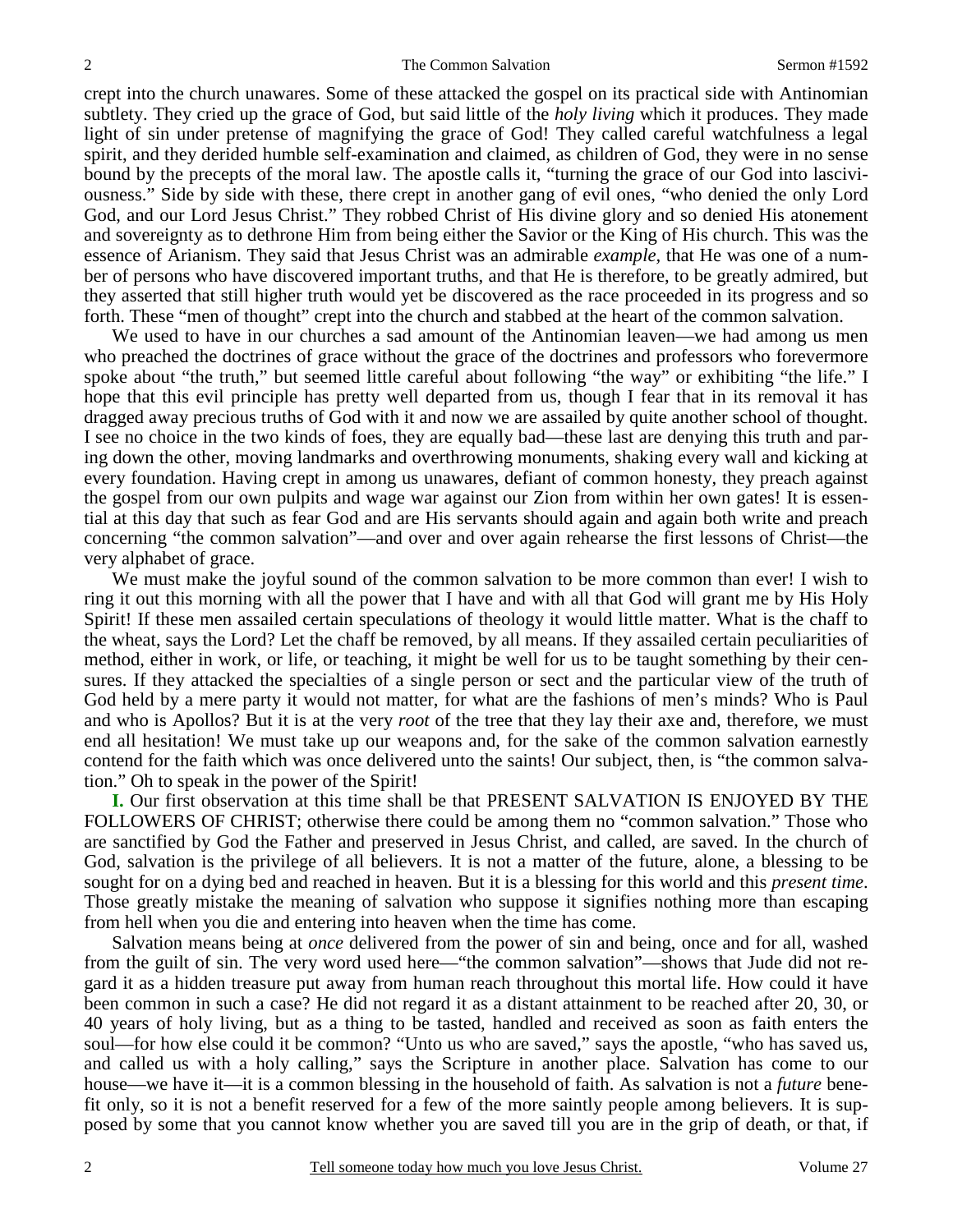#### Sermon #1592 The Common Salvation 3

any do know it, it is only a few eminent teachers or especially holy persons who have lived a very religious life and, consequently, know that they are saved. It is to be confessed that the more holy and godly our life, the brighter our evidence of salvation becomes. But still, the blessing, itself, is common to *all* the children of God—and those whose faith is feeble and whose spiritual life is weak are still saved in the Lord. Beloved hearer, you ought not to rest without knowing that you are saved! You may know it and if it is true, you *ought* to know it! I do not think that you have any right to sit quietly on that seat for 10 minutes without knowing that you are saved, for it is an awful thing to be in doubt as to whether you are under the bondage of sin—in doubt as to your being at peace with God.

This is not a subject upon which uncertainty can be endured. You say, "Tis a point I long to know." It is well that you long to know it—I beg you to long to know it so intensely that you must either know it or become unutterably wretched! Let every doubt on that point be like a sword in your bones. May God cause your heart either to rejoice with full assurance or else to be in agony as with death pangs till you are confident that you are built on the sure foundation. The salvation which is in Christ Jesus is the common salvation of all who know the gospel and live upon it. Among simple-minded believers, salvation is the inheritance of every one of them and the knowledge that they are saved is an everyday possession. We who have joined in church fellowship in this place can truly say, "We rejoice in Christ Jesus and have no confidence in the flesh." "Being justified by faith, we have peace with God through our Lord Jesus Christ." We count it no presumption to say that we are saved, for the Word of God has told us so in those places where salvation is promised by faith in Christ Jesus!

 The presumption would lie in doubting the Word of God—but in simply believing what He says, there is far greater humility than in questioning it! Being, then, partakers of like precious faith, we share in salvation bought with precious blood, which, though it is costly beyond all price is, nevertheless, to all believers the common salvation. This common salvation consists in many works of grace for us and in us. In part it consists of deliverance from spiritual death. We were dead in trespasses and sins, but the Spirit of God has quickened us into a new and heavenly life and thus we have salvation from spiritual death. This belongs today to all believers, for how can a man be a believer and not have the inner life? Having that life, he is conscious that it is there. True, he may fall into a fainting fit and lie swooning, scarcely conscious of being alive—but such is not his *usual* condition. Healthy life is conscious life and rejoices in being, acting and growing. You who are strangers to the people of God may think I am fanatical, but, indeed, I am only speaking words of truth and soberness when I say that the conscious possession of a heavenly life is common among believers and is, in fact, a large part of the common salvation.

 This common salvation consists in deliverance from that awful distance at which we once stood from God. We were far off from Him by wicked works and when the quickening began in us, we felt that distance and we mourned it, fearing, also, that it could never be removed. But now in Christ Jesus we are brought near and have become dwellers in the house of the Lord. Abba, Father, is the cry which the blessed God hears and accepts as it rises from our hearts. Once God was not in all our thoughts, but now our thoughts are sanctified and sweetened by a sense of His presence—and we find our greatest joy in feeling that He is all around us and within us—that in Him we live and move and have our being! Blessed is the common salvation which has brought us near to God by the blood of Jesus and made us children and heirs of the Most High! We have also been saved from the gloom of heart which once hung over us because we were conscious of being under God's displeasure. We thought that we could never be forgiven, but we *are* forgiven. We concluded that our heavenly Father would never accept us, but we *are* accepted in the Beloved. We wrote ourselves down among the condemned, but now we are justified by faith which is in Christ Jesus our Lord. The darkness has passed and the true light shines into the spirits of the faithful. Peace with God is a sweet part of the common salvation. Now we are delivered, also, from the love of sin. We cannot find pleasure in it as once we did. We sin, but it costs us dearly. When we do so, we lament it with our whole soul. It was our natural way to run the downward road, but now, when our feet tread that path, it is as wanderers who are out of their way.

 Once sin was our element, as the water is the living element of fish, but it is far otherwise, now, for sin is death to us. Transgression now breeds sorrow in our conscience and creates misery in the heart, for it is alien to the life of God which is in us. If we could have our desire, we would never offend again we would have our souls clear as the firmament above us and never would an evil thought or a loose de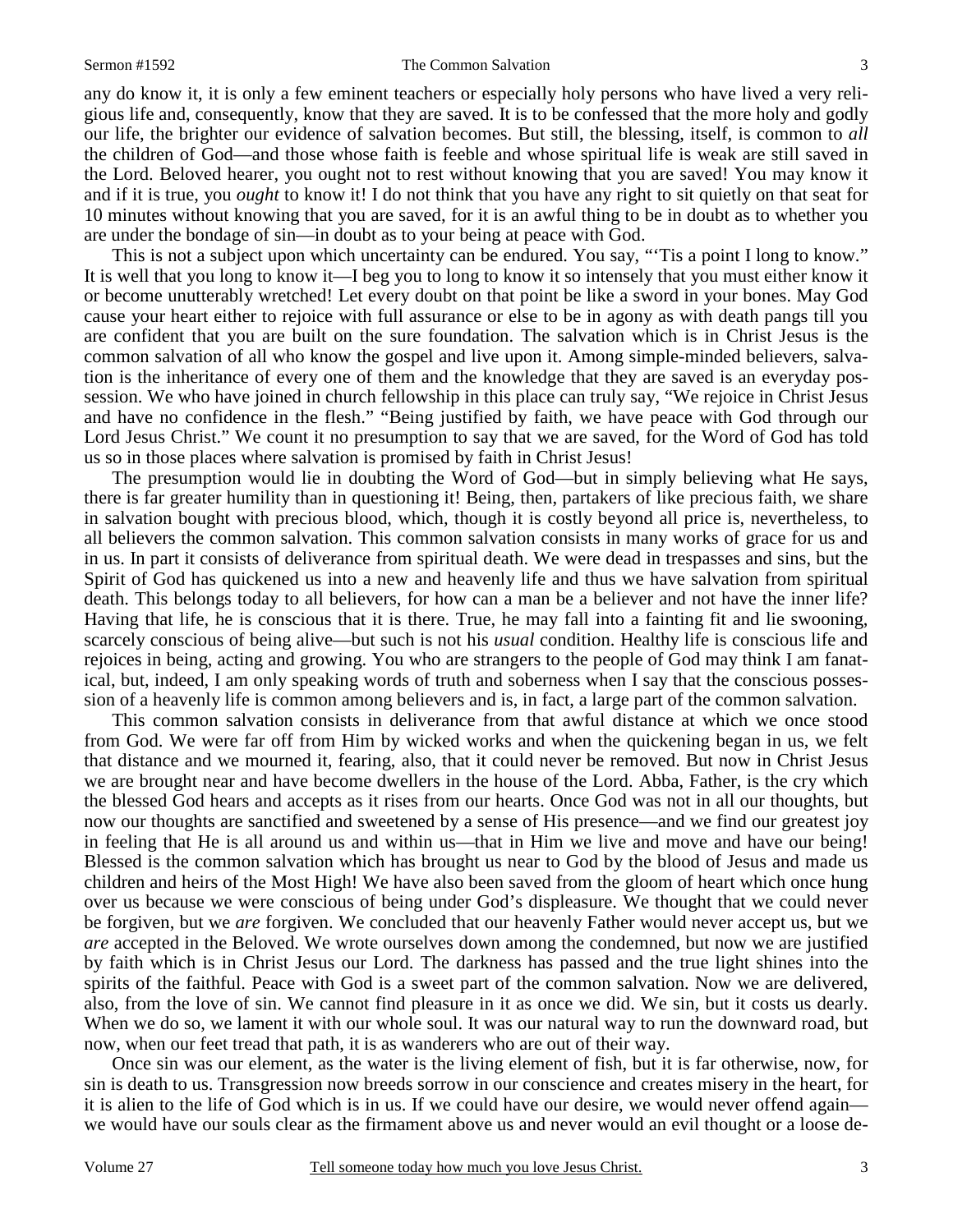sire flit over the pure heavens of our sanctified minds. We would do God's will on earth as it is done in heaven. I say, "We," for I speak for all believers in the Lord Jesus. We are all rescued from the iron yoke of the love of evil and this is a most precious part of the common salvation! The Lord has also delivered us from that cowardly fear of man which brings a snare and holds men as slaves to evil customs. He has also brought us out of the dark dungeon of spiritual ignorance and renewed us in knowledge thus has He broken the dominion of the former lusts of our ignorance and given us liberty to serve Him with godly fear. Pride, too, is laid in the dust and we are saved from that dreadful tyrant. The dominant power of selfishness is destroyed and we have learned to love. The woes of others afflict us; the joys of others rejoice us; our soul flows out beyond the narrow confines of our own ribs. Our heart is enlarged with love towards God and to all His creatures. Blessed salvation this! And it is common to all believers.

 We have again and again heard it said that evangelical ministers preach salvation to sinful men and talk to them of a future life, whereas if we were practical, we should denounce the sinner and speak only of present reformation in this life. The charge is, I fear, more often made in malice than in ignorance. But if in ignorance I would reply—O fools and slow of heart, you neither listen nor understand! Our constant theme is immediate salvation from sin, and we are perpetually insisting upon it that this salvation is a *present* business, to be attended to at once for the purposes of today. It is false, utterly false, that we have so preached about the world to come as to have pushed out of sight the duties and temptations of this present life! No, we have regarded the life to come as commenced here below and have viewed heaven, itself, as to a great extent, the fruit of a heavenly disposition which must be implanted in us while yet on earth. Ah, if men did not *hate* the gospel, they would not so often repeat stale objections and groundless accusations. It is surely time that infidelity should invent something fresh in the way of objection, for this has long passed the stage of toleration and has become a worn-out impertinence. Salvation from sin, leading upward to perfection and heaven, is called in the text, "the common salvation." It is, then, the salvation of *all* God's people—the salvation about which all true Christians are agreed, for, notwithstanding all you hear about our divisions into sects, the church is really one! The denominations of the Christian church are very much like the divisions of a plowed field by means of furrows which mark the surface, but the land remains, to all intents and purposes, one field.

 I speak not of mere professors, but truly spiritual people. Such are all *one* in Christ Jesus and their salvation is in all respects the same. If they have not all things common, at least they have one and the same salvation! All converted men and women believe in the same essential truths of God, feel the working of the same Spirit within them and press forward to the same end, namely, perfecting holiness in the fear of the Lord. You shall take a high churchman who is a truly spiritual man—and there *are* such people—and you shall set him down side by side with the most rigid member of the Society of Friends and when they begin to talk of Jesus, of the work of the Holy Spirit in the soul and the desire of their hearts after God, you will hardly know which is which! The nearer we come to Him, who is the salvation of God, the more plainly we see that among the children of God the basis of agreement is far wider than the ground of division. Andrew Fuller well and pithily said, "There are, I conceive, four things which essentially belong to the common salvation—its necessity, its vicarious medium, its freeness to the chief of sinners and its holy efficacy." We may differ on the "five points," but we are agreed upon these four points! Ask any true Christian if it is not so. You shall get together, if you like, a collection of the odds and ends of Christianity and certainly there are some odd Christian people about whose light comes from above, so they say—I think through a crack in the roof—but if they are really genuine and their hearts are right, you shall find that even in these wrong-headed folk there is an agreement upon their need of a Savior, their faith in His death, the freeness of His grace, and the change of heart which it produces. All believers in Christ have a common delight in a common salvation.

 **II.** We go a step further and note, secondly, that THIS SALVATION IS, IN SOME RESPECTS COMMON IN THE WIDEST POSSIBLE SENSE. It is common because it is to be preached to all nations, to all classes, to all characters, to all ages and to all conditions of men—in fact, it is to be preached to *every* creature under heaven. It is the common salvation so far as this—that a proclamation of mercy through Jesus Christ is to be made to all mankind—for it is declared that if they believe in Christ Jesus they shall be saved. You need not be afraid of being too free and unreserved in your delivering of the gospel. Let the great trumpet be blown and let every mortal ear attend! I am as firm an adherent to the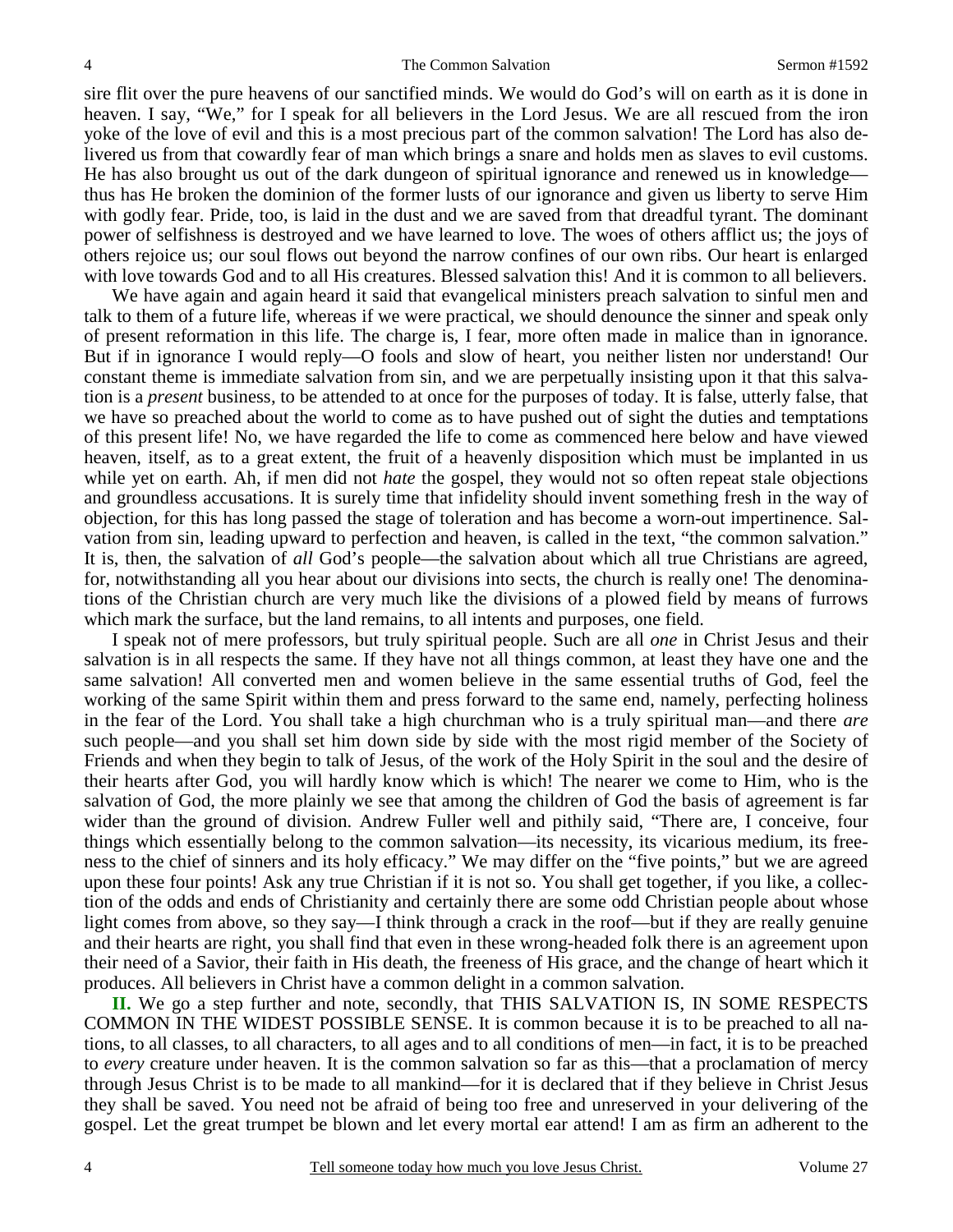#### Sermon #1592 The Common Salvation 5

doctrines of sovereign grace as any man living, but never shall this tongue hesitate to declare the common salvation! Whenever I am called upon to address a congregation, I will always cry, "Ho, everyone that thirsts come you to the waters!" "Whoever will let him take of the water of life freely." The invitation of the gospel is so far-reaching that it may well be called "the common salvation." It is common in the widest sense because every man that believes in Christ Jesus will be saved—not the Jew only, but the Gentile, also—not the only *poor* man, but the rich man, also! Not only the black man, or the white man, but men of every color—not the ignorant or the learned, the rude or the refined, exclusively—but

every soul of Adam born that believes in Christ Jesus shall be saved! "For God so loved the world that He gave His only begotten Son, that whoever believes in Him should not perish, but have everlasting life." And so to you, dear hearer, whoever you may be, comes this common salvation! It is a command addressed to you and a promise made sure to you, "Believe in the Lord Jesus Christ, and you shall be saved." It is common in this wide sense, that if any man is saved he will be saved by this common salvation! Men talk as if there were half-a-dozen different roads to heaven and yet there is but one—they prattle as if there were seven or eight saviors at the least, or as if every man must be his own savior as we heard the other day of every man being his own lawyer! And yet there is but one name given among men whereby we must be saved! He who tries to be his own savior has a fool for his client. He will utterly fail to his eternal confusion—why did Jesus die to save us if we can save ourselves? All born of Adam who enter eternal life come in by the one door! Infants are saved through Christ, and if any attain to heaven from among the heathen, it must be by virtue of the salvation of Christ. He is the common life for all that live, the common bread for all who are fed by God, the common joy of all who have been blessed of the Lord! Thus in its publication, in its promise, and in its efficacy, the salvation of Christ is the one and only gospel of life to men! As there is but one common air, one common sea, one common earth, so there is but one common salvation! O that we may be among those who prove its power in their own person by being saved in the Lord with an everlasting salvation!

 **III.** But I am persuaded that this is not what Jude meant, so I come, in the third place, to say that IT IS COMMON TO ALL BELIEVERS. Do you remember what this same Jude once said to the Savior? He asked Him, "Lord, how is it that You will manifest Yourself unto us, and not unto the world?" He understands that matter, now, but he is not looking so much at the "not unto the world" as at the first fact in his question, "You will manifest Yourself unto us." He is evidently full of joy that the manifestation of the salvation of Jesus is common to all believers. Upon that blessed fact let us dwell.

 Certain offices, gifts, attainments and enjoyments are given to some and not to others. "Are all apostles? Are all prophets? Are all teachers? Are all workers of miracles? Have all the gifts of healing? Do all speak in tongues? Do all interpret?" It is not every believer that possesses full assurance, or enjoys ecstasy, or is made largely useful to others. But *all* believers have the common salvation! There they share and share alike and every one of them is saved in Christ Jesus and called. An apostle may say to the newest of his converts, "I long to see you, that I may impart unto you spiritual gifts, to the end you may be established. That is, that I may be comforted together, with you, by the mutual faith of both you and me." For, first, it is a common salvation which all believers possess, since it springs from the same divine grace. There are not some saved by grace and others by works, many by pure grace and more partly by works—but salvation is altogether of grace in every case and that grace is the same in all who possess it. All believers are chosen by the same electing love, for the same reason, namely, to the glory of the Father's grace, and being so chosen, they are all ordained unto the same life, secured by the same covenant and given into the hands of the same surety. Eternal love encompasses, enriches, comforts and preserves each individual believer and guarantees to each the same inheritance in Christ Jesus.

 Brother, are you saved by grace? So am I. Am I saved by grace? Then my sister, if you believe in Christ, you are saved as I am! It is a common salvation—common because we are all saved by the same Savior. We are not, some of us, looking to Jesus and others to Moses, or to ourselves! Neither are we, some of us, looking to the atoning death and others to the perfect life of Christ—but we are *all* saved by the same one work, life, death, resurrection and intercession of Christ Jesus! When He made atonement by blood, it was for *all* His redeemed. When He rose, it was to justify *all* who are in Him! When He stands at the right hand of God to plead, He intercedes for *all* the saints! And when He comes, it will be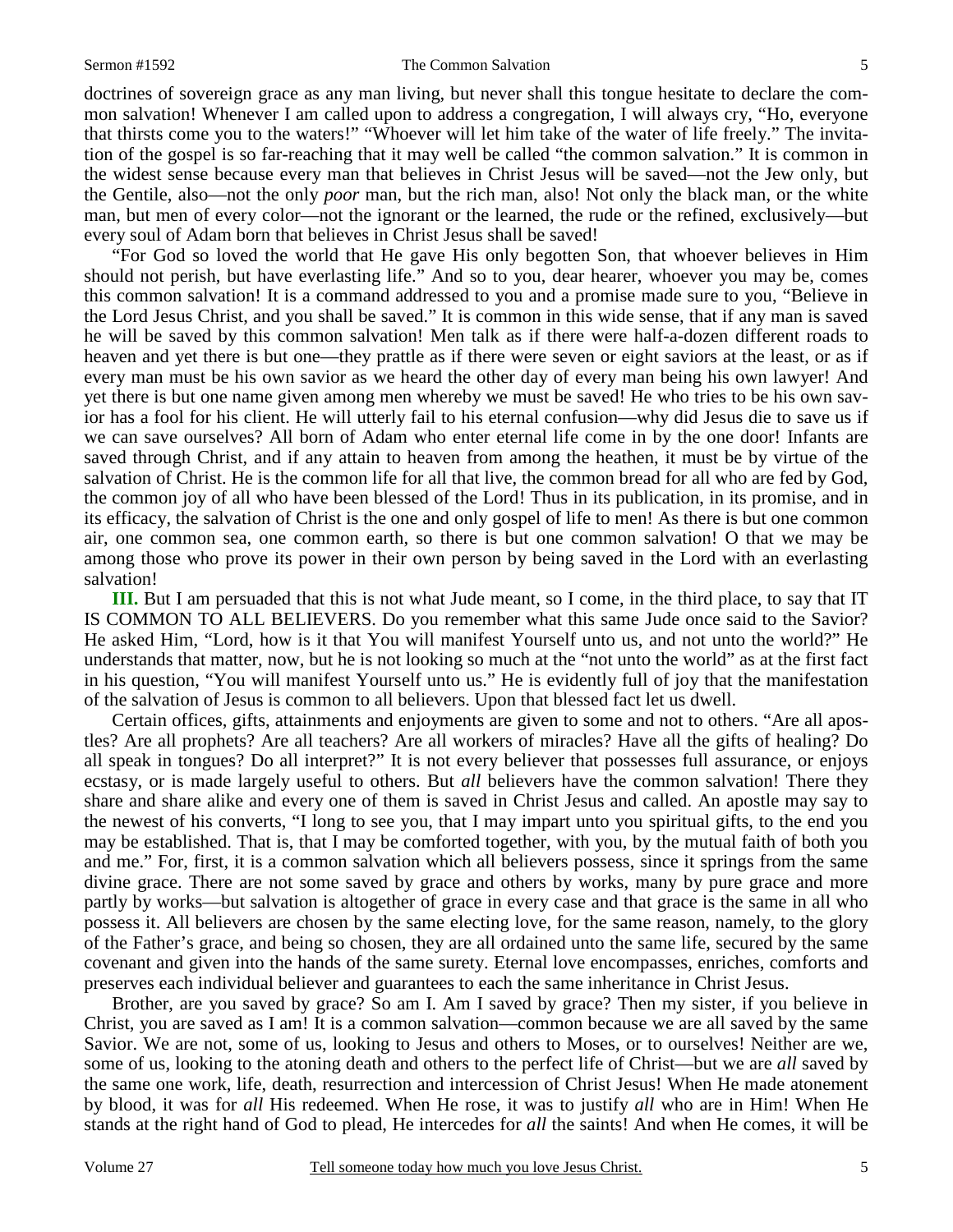that *all* His saints may be with Him where He is and may behold His glory. Do not fall into the modern notion which divides up Christ and allots something to one class of believers, and another portion to others of the chosen. They tell us there are such-and-such promises for Israel, and other promises for the church. I have not so read the Word of God, for I am persuaded that all believers are the Israel of God! God loves all His saints, and the same blessedness shall be to them all! You may rejoice and be glad that God will not give special raptures and soaring up into the skies to a *portion* of His family and leave the rest in the cold! In all that is "salvation" we have a common heritage, for Christ belongs to us all and we are all members of His body, partakers of His life and sharers of His glory.

 It is a common salvation because we are all saved through the same faith. We believe the same precious truths of God and receive Christ in the same way. All the saved possess faith, though not all to the same degree. Would God we were all strong in faith! Still, faith is a childlike confidence in God in the greatest as much as in the least of God's people—and this is the essential requisite to salvation in every case. He that believes in Christ is not condemned, but He that believes *not* is condemned already! To all participation in Christian privilege we have only one right—"If you believe with all your heart you may." Faith makes a man a fellow commoner with the saints of God. It is a common salvation because faith and spiritual life are worked in us by the same Spirit. Faith does not come to one by the operation of free will and to another by free grace, but to everyone by the same Spirit. You, then, my brothers and sisters, are plucked like a brand from the burning by the power of the Spirit of God, and so also is your friend who rejoices with you! All are quickened by the same Spirit and kept alive by the same quickener. The love of the Spirit should be joyfully acknowledged by us all without exception, for the Spirit has worked all our works in us. It is a common salvation as to its results, for all believers are equally bornagain and they are all renewed by Him who says, "Behold I make all things new." Brought into the one family of God, they are all made children of God and joint-heirs with Christ Jesus. They are all justified, accepted, preserved, guided, upheld and comforted. Their feet are set upon the same rock, they are led in the same king's highway, and a new song is prepared for every one of their mouths.

 The common salvation, like the common table of a household, satisfies all their mouths with good things and renews their youth like the eagle's. By-and-by they shall meet in the same heaven. There will be no division before the throne of God between the different tribes and denominations of believers. One family, we dwell in Him even now, with all our petty strifes—but the great family relationship shall be more fully developed, by-and-by, when imperfections and errors shall be cast aside. The saints before the throne will sing a common hymn to the common Savior as they gather in the common home, saved with a common salvation! Brethren, I am right glad of all this. I feel inclined to stop the sermon and ask you to join in singing Charles Wesley's verse—

> *"Partners of a glorious hope, Lift your hearts and voices up Jointly let us rise and sing Christ our Prophet, Priest, and King."*

To me it is a joyous thing that God's best gifts should be the most common. It is so in nature—the sunshine, the dew, the air, the heavens—these cannot become the particular estate of a few. They are *common* blessings. When Richard the Second banished Bolingbroke, that nobleman is represented as saying—

> *"This must my comfort be, That sun that warms you here, shall shine on me! And those His golden beams, to you here lent, Shall point on me and gild my banishment."*

There is no monopolizing the best gifts, for heaven ordains them to be the right of *all* mankind, and so the chief things of the covenant of grace are common to all believers!

 One may have greater powers of speech than another, but God has spoken to the silent brother the same promises. Gifts are to this man and to that—but the gift of salvation is to all who believe! The choicest saint may have far less of this world's riches than his brother, but the riches of God's grace are all his own by equal title. We live on common ground, here, fed by our Father with the same bread from heaven. Thank God that in so many points the saints have fellowship, for all these should make them of one mind and of one heart towards each other. Some of God's children are not learned, but they shall all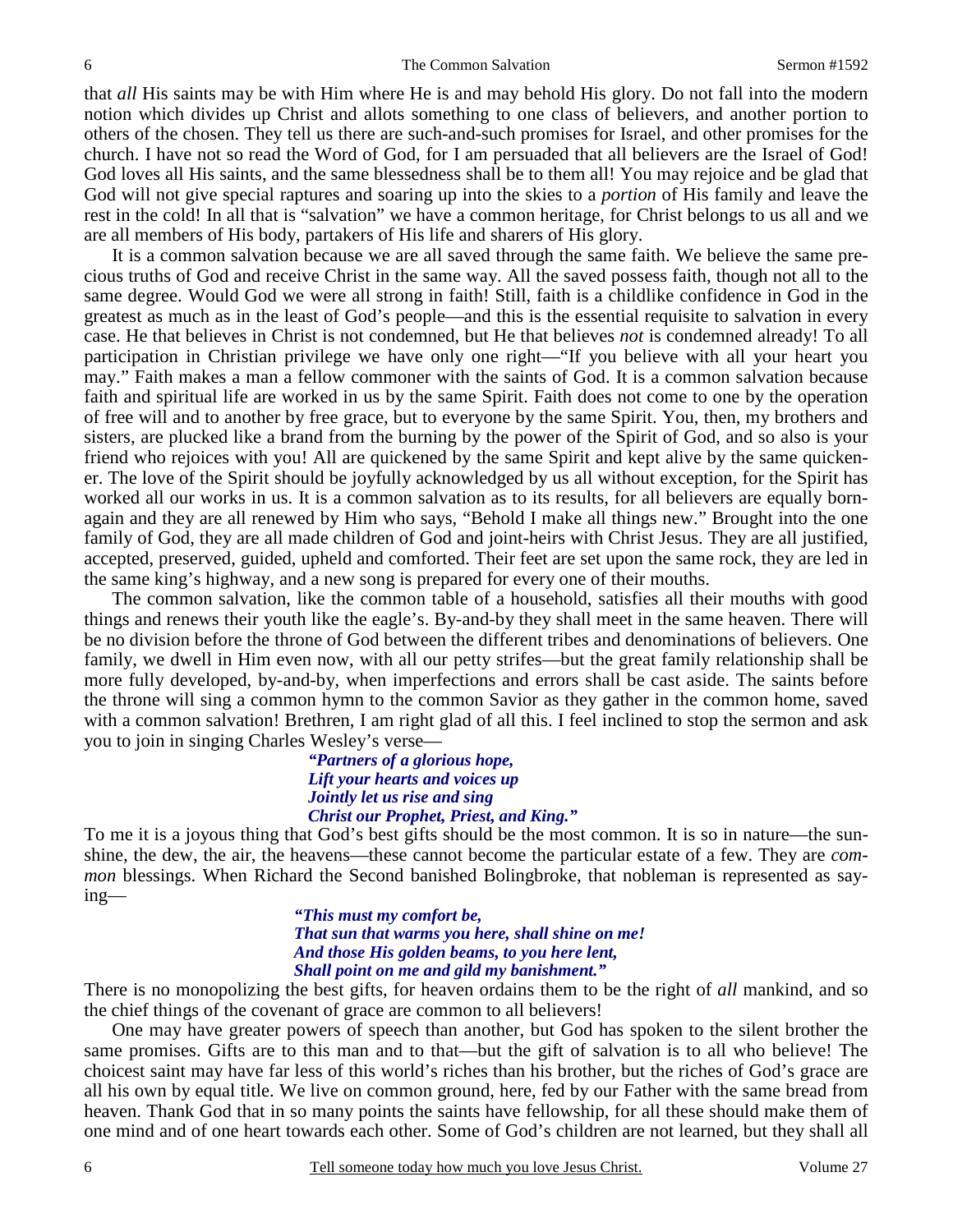#### Sermon #1592 The Common Salvation 7

be taught of the Lord! All are not experienced in the deep things of God, but they are all entitled to the best things of God! There are some few points in which we are unlike, even as children of the same family differ in age and height, or in the color of their eyes or hair. But we are one in so many vital and conspicuous features that we should, with one voice and heart, praise our common Father. We may not all wear the same form of garment, but we all breathe the same life. We may not eat from the same plate, but we all eat the same bread. We may not all drink from a silver chalice, but the wine is from the one cluster. "Now there are diversities of gifts, but the same Spirit. And there are differences of administrations, but the same Lord. And there are diversities of operations, but it is the same God which works all in all." It is a great comfort to my heart that, among you who are bound to me by such loving ties, I can speak without hesitation of the common salvation, for you know it, feel it, love it, rejoice in it, even as I do this day!

**IV.** That brings me to close by noticing that this fact of the common salvation was mentioned by Jude that he might use it as an argument. So then THIS FACT HAS MANY LESSONS IN IT. First, this common salvation forbids a monopolizing spirit. The old divines used to say that enclosures were contrary to law. I am afraid that I may not say so, now, for almost everywhere the commons have been taken from the poor man and his goose. May there yet be an end to such enclosing. But enclosures in *spiritual* things are contrary to the law of Christ. Who are we that we should cut off from fellowship with us those whose fellowship is with the Father and His Son Jesus Christ? Yet we have those around us who make it a point of Christianity to be exclusive. Their exclusions are perpetual. Shut that door! Shut that door! Shut that door! That seems to be the one great command of their house, and the second is like it make more doors, one within the other and take care to bolt them all! Their sheep must keep within their fold without fail, for if they once get a bite of pasture outside the enclosure, their doom is sealed! In many forms this spirit has been among our denominations, but I do not believe in it. If the spirit of Christianity begets in us love to all mankind, much more, my brothers and sisters, are we to love those in whom there is the life of God!

 Is it really so, that this man is to be un-Christianized because of a mistake, and the other because of a misapprehension? Does God make your brother a Christian, and do you try to unmake him? Does God think so much of him as to forgive him, to give him power in prayer and enjoyment of His presence and do you think so little of him that you will hardly acknowledge him to be a partaker in Christ at all?

 Does the Father smile on *all* His children and do we *frown* on *half* of them? If I could do it, the last thing I should attempt would be to wall in my own special company and say, "The temple of the Lord are we." I would not wish to set a fence round about the baptized, and say, "These are the church of Christ, even as many as have been immersed in water that they may be buried into His death." Beloved brothers and sisters, our Lord has a people that are on other points as right as right can be, who on the point of baptism are as wrong as wrong can be! But, for all that, they are His people, and in other respects are sound in the faith and valiant for the Lord our God. Unto such our love goes forth and must go forth, in spite of their grievous error. Upon other matters there are distinctions among believers, but yet there is a common salvation enjoyed by the Arminian as well as by the Calvinist, possessed by the Presbyterian as well as by the Episcopalian, prized by the Quaker as well as by the Baptist. Those who are in Christ are more near of kin than they know, and their intense unity in deep essential truths of God is a greater force than most of them imagine—only give it scope and it will work wonders. As for us, let us not be among the men of whom Jude says, "These are they that separate themselves, sensual, having not the Spirit."

 Next, this doctrine fosters the spirit of benediction. Jude begins his epistle with, "Mercy unto you, and peace, and love be multiplied." Brothers and sisters, fill your lungs with this healthy air! You are saved with a common salvation! Desire the profit, the growth, the happiness of all who partake of this one salvation! You are in one ship—seek the good of all who sail with you. You are enlisted in one army—pray the captain of salvation to make every soldier strong in the Lord and in the power of His might. The common salvation should excite us to seek the prosperity of every part of Zion—we would seek the good, not of our tabernacle, alone, but of *every* tabernacle or temple where Christians meet to worship the Most High. Next, this fact awakens in us a common spirit of contention for the one faith. For what says the apostle? "It is necessary that I write unto you of the common salvation, and exhort you